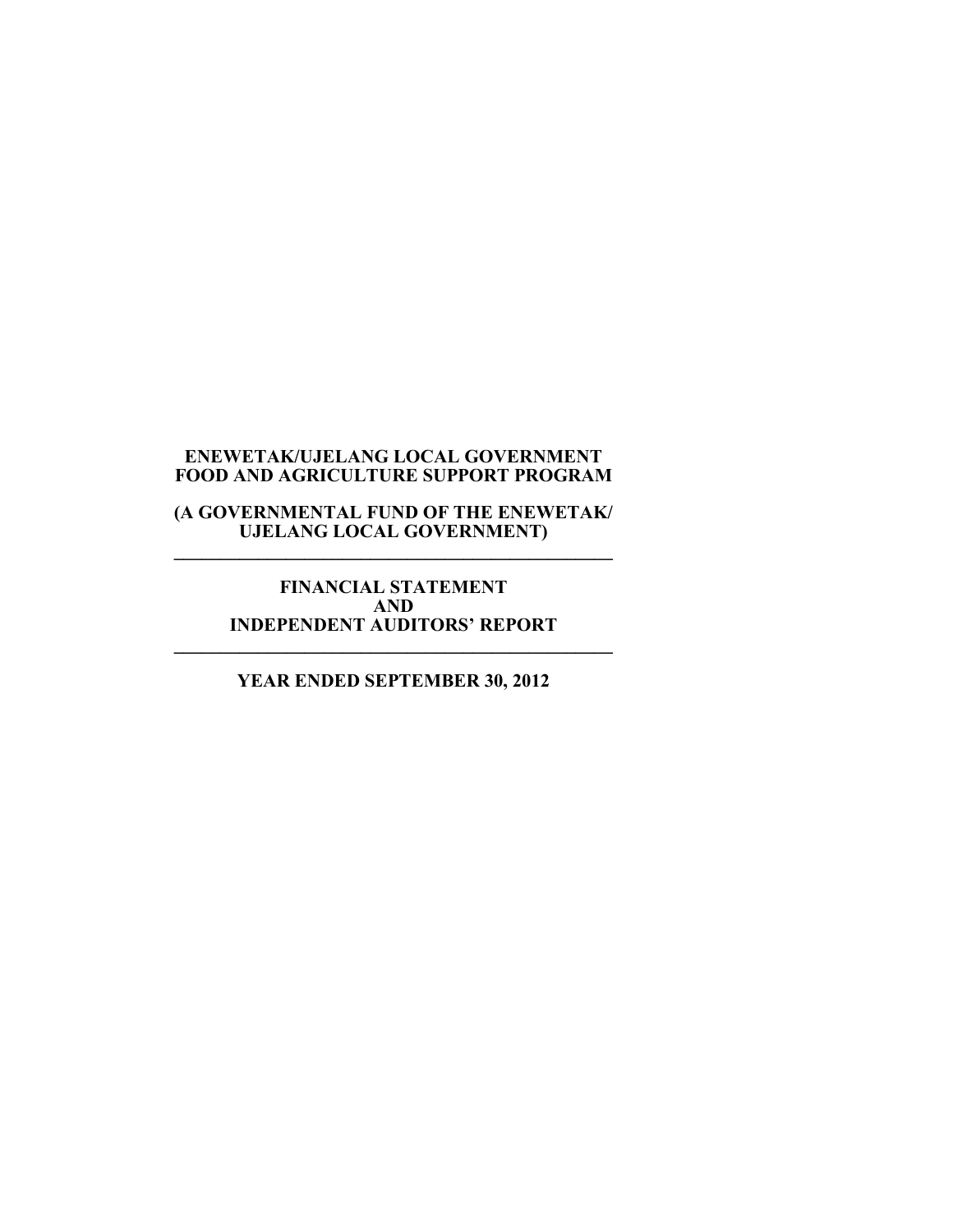

Deloitte & Touche LLP 361 S. Marine Corps Drive Tamuning, GU 96913-3911 USA

Tel: 1-671-646-3884 Fax: 1-671-649-4932 www.deloitte.com

### **INDEPENDENT AUDITORS' REPORT**

Mayor Jackson Ading Enewetak/Ujelang Local Government Republic of the Marshall Islands:

We have audited the accompanying statement of revenues, expenditures and changes in fund balance of the Enewetak/Ujelang Local Government (EULGOV) Food and Agriculture Support Program (the Program), a governmental fund of EULGOV, for the year ended September 30, 2012. This financial statement is the responsibility of the Program's management. Our responsibility is to express an opinion on this financial statement based on our audit.

We conducted our audit in accordance with auditing standards generally accepted in the United States of America and the standards applicable to financial audits contained in *Government Auditing Standards*, issued by the Comptroller General of the United States. Those standards require that we plan and perform the audit to obtain reasonable assurance about whether the financial statement is free of material misstatement. An audit includes consideration of internal control over financial reporting as a basis for designing audit procedures that are appropriate in the circumstances, but not for the purpose of expressing an opinion on the effectiveness of the Program's internal control over financial reporting. Accordingly, we express no such opinion. An audit also includes examining, on a test basis, evidence supporting the amounts and disclosures in the financial statements, assessing the accounting principles used and significant estimates made by management, as well as evaluating the overall financial statement presentation. We believe that our audit provides a reasonable basis for our opinion.

As discussed in Note 1 to the financial statement, the financial statement referred to above presents only the EULGOV Food and Agriculture Support Program and is not intended to present fairly the results of operations of the Enewetak/Ujelang Local Government in conformity with accounting principles generally accepted in the United States of America.

In our opinion, the financial statement referred to above presents fairly, in all material respects, the results of operations of the Program for the year ended September 30, 2012, in conformity with accounting principles generally accepted in the United States of America.

In accordance with *Government Auditing Standards*, we have also issued our report dated May 13, 2013, on our consideration of the Program's internal control over financial reporting and on our tests of its compliance with certain provisions of laws, regulations, contracts, and grant agreements and other matters. The purpose of that report is to describe the scope of our testing of internal control over financial reporting and compliance and the results of that testing, and not to provide an opinion on internal control over financial reporting or on compliance. That report is an integral part of an audit performed in accordance with *Government Auditing Standards* and should be considered in assessing the results of our audit.

lotte Wackell

May 13, 2013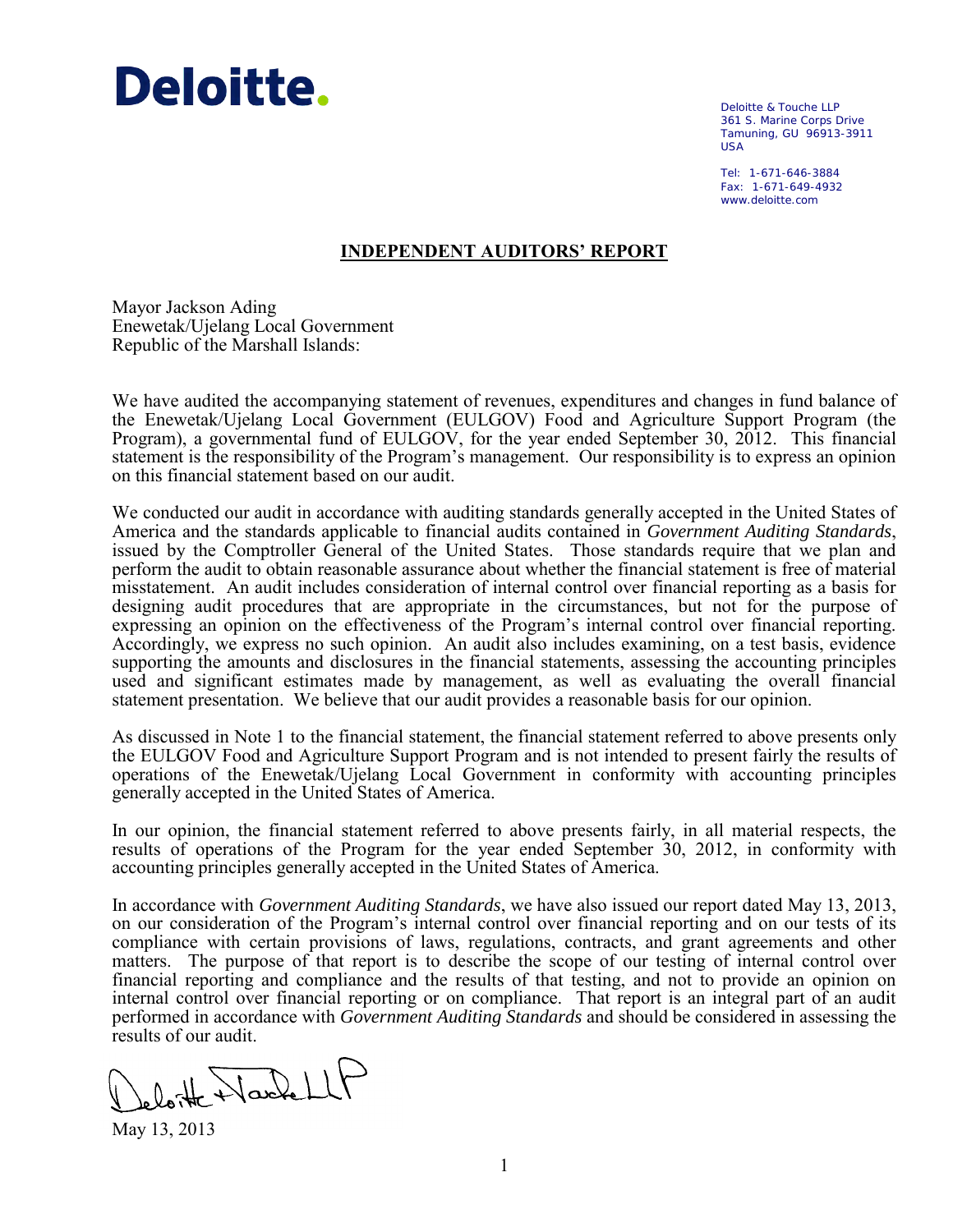Statement of Revenues, Expenditures and Changes in Fund Balance Year Ended September 30, 2012

| Revenues:                         |              |           |
|-----------------------------------|--------------|-----------|
| Federal program receipts          | $\mathbb{S}$ | 1,973,460 |
| Total revenues                    |              | 1,973,460 |
| Expenditures:                     |              |           |
| Direct food costs                 |              | 642,395   |
| Personnel services                |              | 624,035   |
| Petroleum, oil and lube           |              | 412,162   |
| Materials and supplies            |              | 109,334   |
| Insurance                         |              | 52,524    |
| Repairs and maintenance           |              | 51,803    |
| Constractual services             |              | 28,248    |
| Accomodation and other benefits   |              | 17,114    |
| Kawewa subsistence                |              | 11,411    |
| Warehouse rental                  |              | 11,035    |
| Office rental                     |              | 3,600     |
| Temporary labor fees              |              | 3,268     |
| Office supplies                   |              | 2,756     |
| Communication                     |              | 1,614     |
| Wharfage and steveodring          |              | 453       |
| Bank charges                      |              | 41        |
| Miscellaneous                     |              | 1,667     |
| Total expenditures                |              | 1,973,460 |
| Changes in fund balance           |              |           |
| Fund balance at beginning of year |              |           |
| Fund balance at end of year       |              |           |

See accompanying notes to financial statement.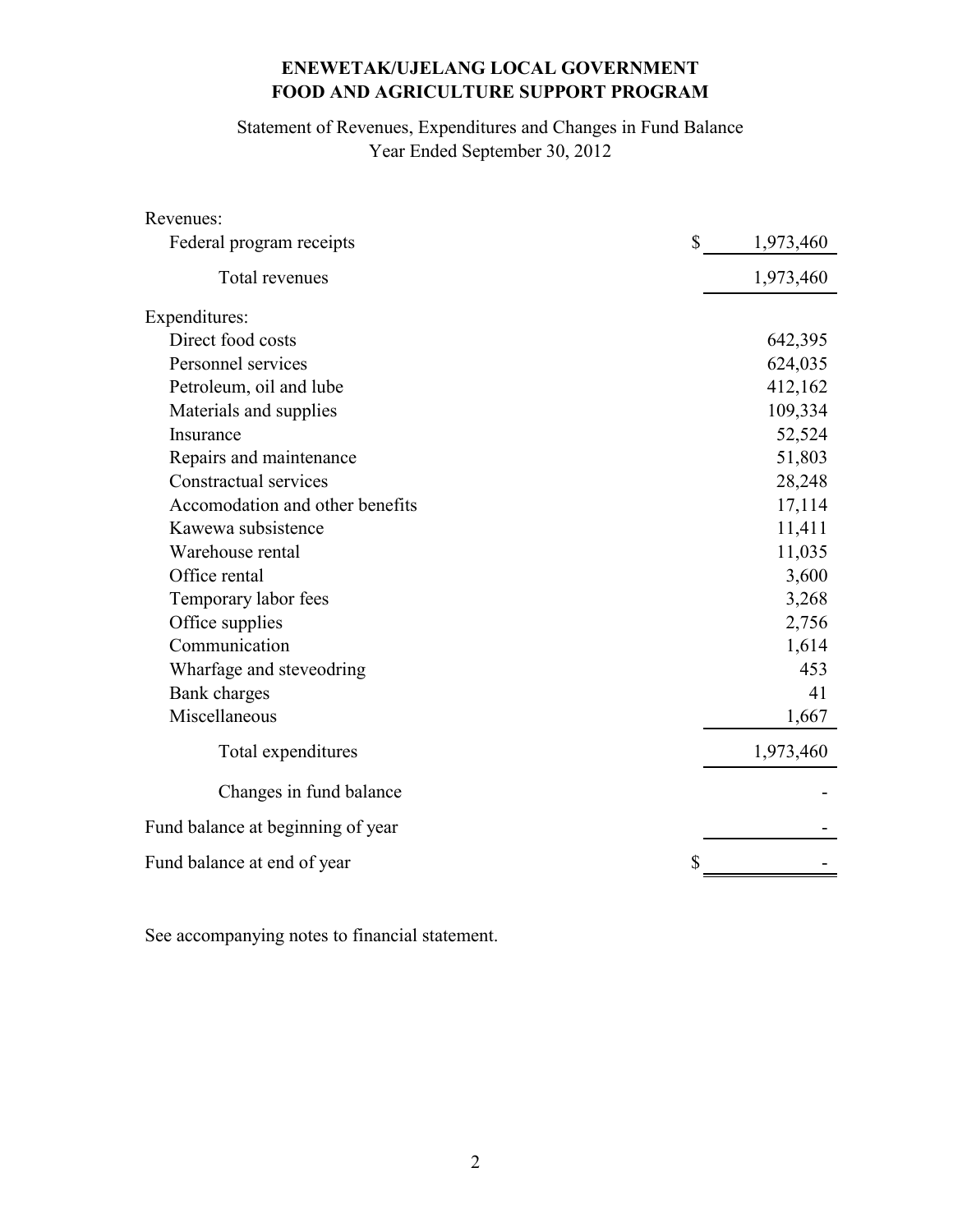#### Notes to Statement of Revenues, Expenditures and Changes in Fund Balance September 30, 2012

#### (1) Organization

 The Enewetak/Ujelang Local Government (EULGOV) was established pursuant to Public Law 1981-2, the Local Government Act of the Republic of the Marshall Islands, and operates under the Constitution of the Enewetak/Ujelang Local Government. EULGOV is governed by an elected mayor and a fifteen-member council. The EULGOV Food and Agriculture Support Program (the Program) is considered a governmental fund of EULGOV and was established to account for funding received pursuant to Section 103(f)(2) of the Compact of Free Association Amendments Act of 2003.

The accompanying financial statement relates solely to those accounting records maintained by the Program, and does not incorporate any accounts related to any other departments or agencies of EULGOV.

#### (2) Summary of Significant Accounting Policies

 The financial statement of the Program has been prepared in conformity with accounting principles generally accepted in the United States of America (GAAP), as applied to government units. The Governmental Accounting Standards Board (GASB) is the accepted standard-setting body for establishing governmental accounting and financial reporting principles. The more significant of the Program's accounting policies are described below.

#### A. Measurement Focus and Basis of Accounting

The Program reports the results of its operations in one governmental fund. A fund is a separate accounting entity with a self-balancing set of accounts. They are concerned only with the measurement of financial position and are not involved with measurement of results of operations. Fund accounting is designed to demonstrate legal compliance and to aid financial management by segregating transactions related to certain government functions or activities.

Governmental funds are used to account for all or most of a government's general activities, including the collection and disbursement of earmarked monies (special revenue funds).

#### B. Basis of Presentation

The accounting and financial reporting treatment applied to a fund is determined by its measurement focus. All governmental funds are accounted for using a current financial resources measurement focus. Operating statements of these funds present increases (i.e., revenues and other financing sources) and decreases (i.e., expenditures and other financing uses) in net current assets.

The modified accrual basis of accounting is used by all governmental fund types. Under the modified accrual basis of accounting, revenues are recognized when susceptible to accrual (i.e., when they become both measurable and available). "Measurement" means the amount of the transaction can be determined and "available" means collectible within the current period or soon enough thereafter to be used to pay liabilities of the current period. Expenditures are recorded when the related liability is incurred.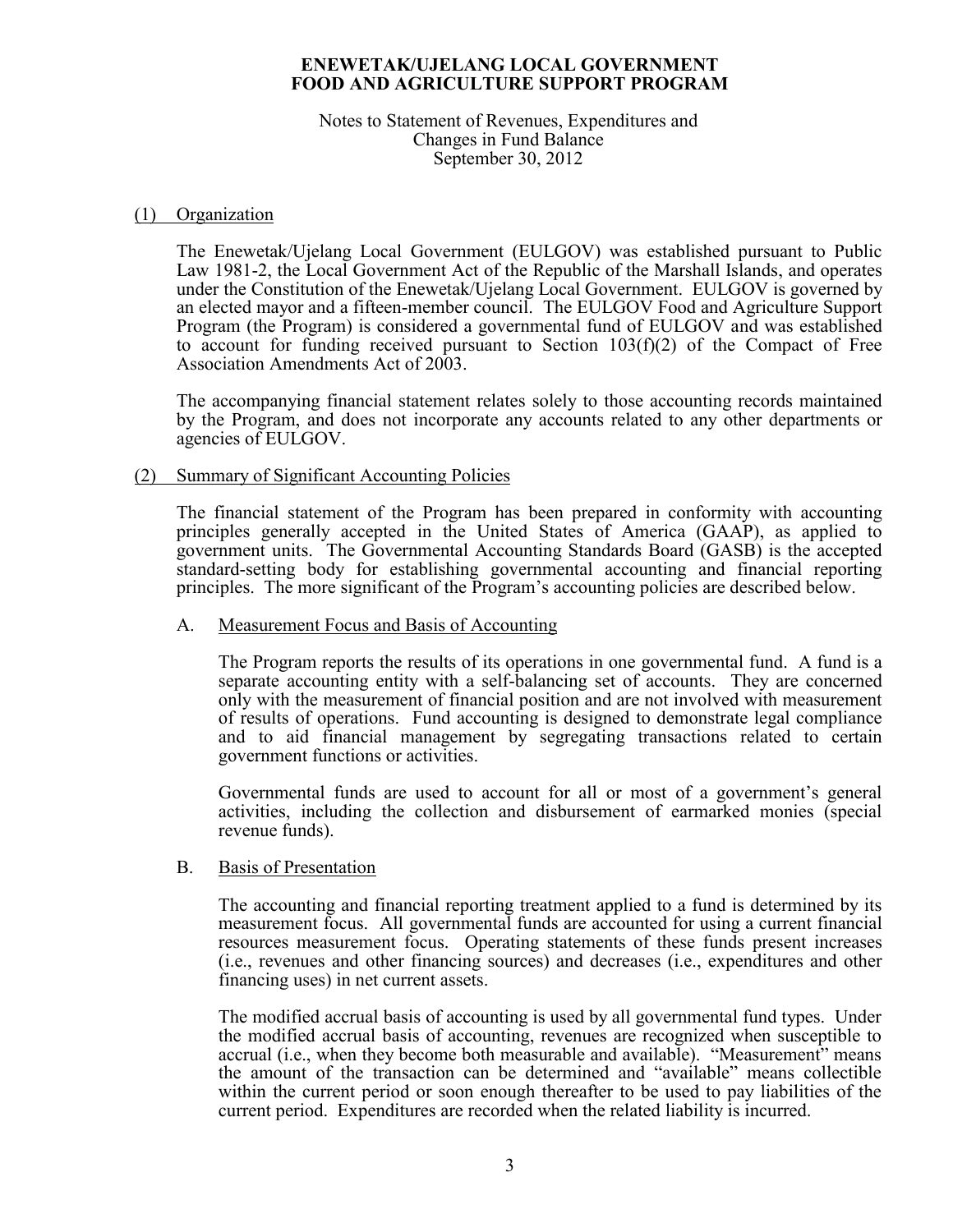#### Notes to Statement of Revenues, Expenditures and Changes in Fund Balance September 30, 2012

## (2) Summary of Significant Accounting Policies, Continued

## C. Estimates

 The preparation of financial statements in conformity with GAAP requires management to make estimates and assumptions that affect the reported amounts of assets and liabilities and disclosure of contingent assets and liabilities at the date of the financial statements and the reported amounts of revenues and expenditures during the reporting period. Actual results could differ from those estimates.

## (3) Risk Management

The Program is exposed to various risks of loss related to torts; theft of, damage to, and destruction of assets; errors and omissions; injuries to employees; and natural disasters. The Program has elected to purchase commercial automobile and marine insurance from independent third parties for the risks of loss to which it is exposed. For other risks of loss to which it is exposed, the Program has elected not to purchase commercial insurance. Instead, the Program's management believes it is more economical to manage its risks internally. In the event of claim settlements and judgments, the Program reports all of its risk management activities in the General Fund of EULGOV. Claims expenditures and liabilities are reported when it is probable that a loss has occurred and the amount of that loss can be reasonably estimated. These losses include an estimate of claims that have been incurred but not reported. No material losses have resulted from the Program's risk management activities for the past three years.

## (4) Contingency

## Questioned Costs

 The Program is subject to financial and compliance audits to ascertain if Federal laws and guidelines have been followed. Cumulative questioned costs of \$2,318,962 exist as of September 30, 2012. In addition, the Program is considered to have responsibility for any questioned costs that may result from Single Audits of the Program for the fiscal years for which audits have not been performed. The ultimate disposition of these questioned costs can be determined only by final action of the grantor agency. Therefore, no provision for any liability that may result upon resolution of these matters has been made in the accompanying financial statement.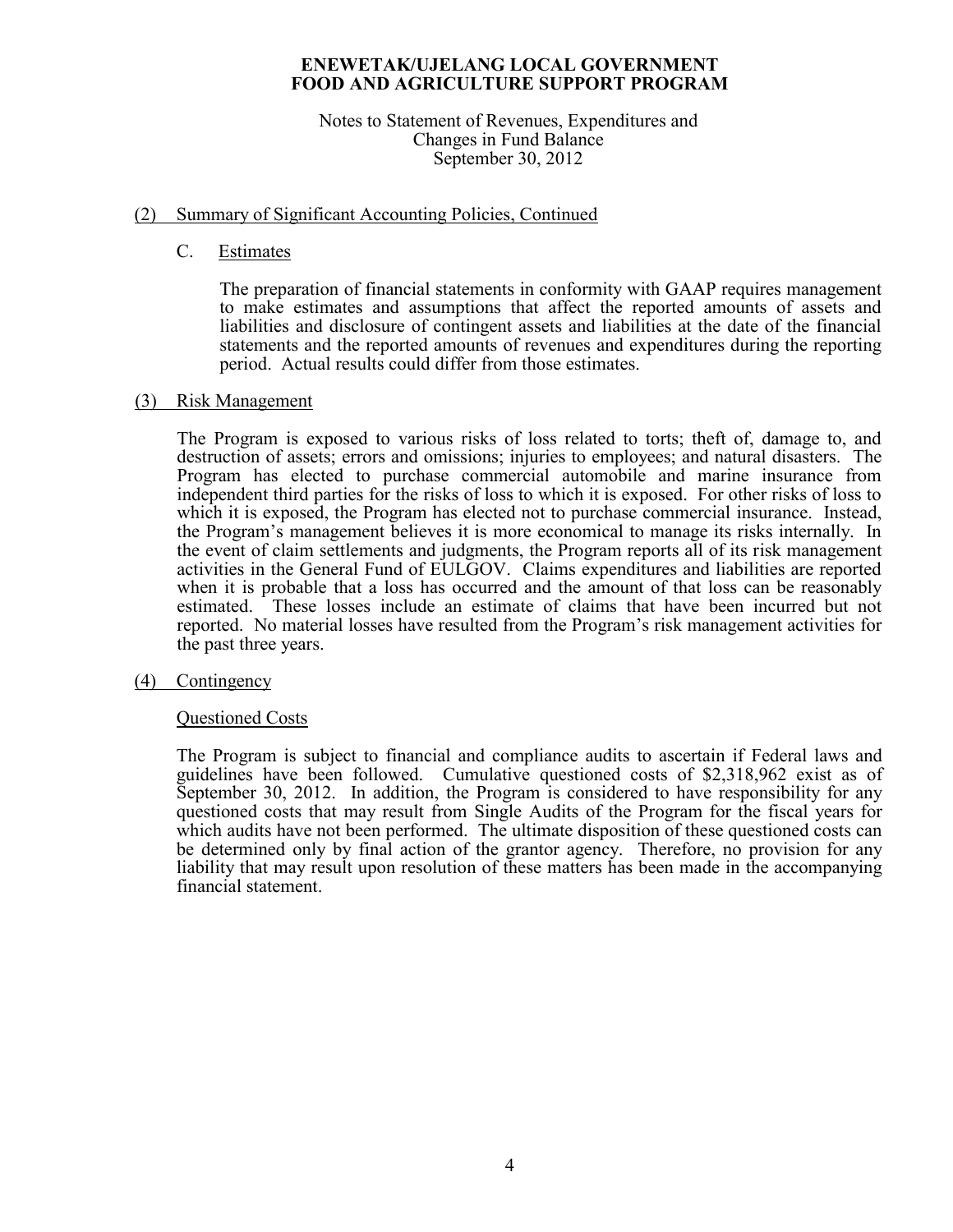#### **(A GOVERNMENTAL FUND OF THE ENEWETAK/ UJELANG LOCAL GOVERNMENT) \_\_\_\_\_\_\_\_\_\_\_\_\_\_\_\_\_\_\_\_\_\_\_\_\_\_\_\_\_\_\_\_\_\_\_\_\_\_\_\_\_\_\_\_\_\_\_\_**

#### **INDEPENDENT AUDITORS' REPORTS ON INTERNAL CONTROL AND ON COMPLIANCE \_\_\_\_\_\_\_\_\_\_\_\_\_\_\_\_\_\_\_\_\_\_\_\_\_\_\_\_\_\_\_\_\_\_\_\_\_\_\_\_\_\_\_\_\_\_\_\_**

# **YEAR ENDED SEPTEMBER 30, 2012**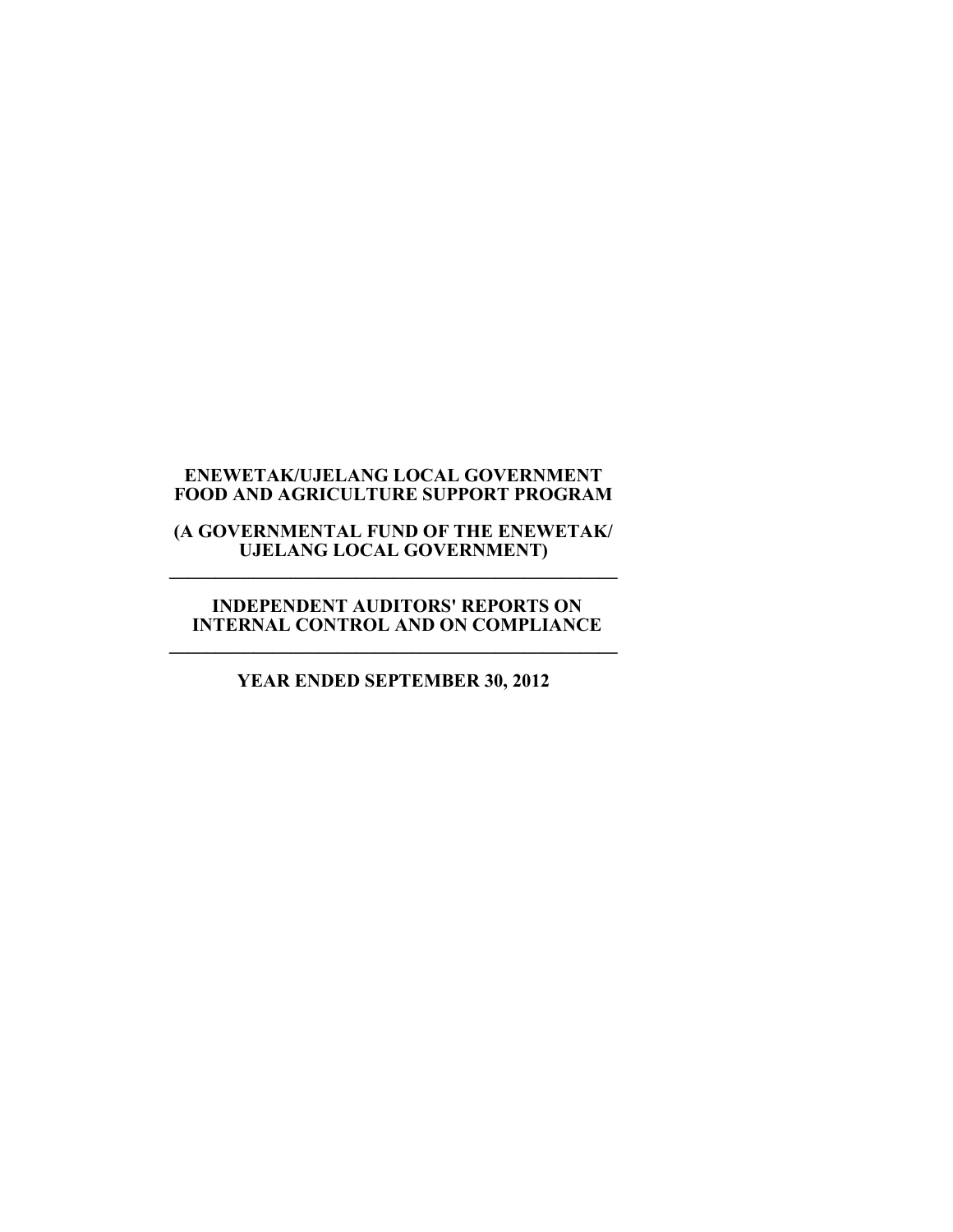

Deloitte & Touche LLP 361 S. Marine Corps Drive Tamuning, GU 96913-3911 USA

Tel: 1-671-646-3884 Fax: 1-671-649-4932 www.deloitte.com

#### **INDEPENDENT AUDITORS' REPORT ON INTERNAL CONTROL OVER FINANCIAL REPORTING AND ON COMPLIANCE AND OTHER MATTERS BASED ON AN AUDIT OF FINANCIAL STATEMENTS PERFORMED IN ACCORDANCE WITH** *GOVERNMENT AUDITING STANDARDS*

Mayor Jackson Ading Enewetak/Ujelang Local Government Republic of the Marshall Islands:

We have audited the financial statement of the Enewetak/Ujelang Local Government Food and Agriculture Support Program (the Program) for the year ended September 30, 2012, and have issued our report thereon dated May 13, 2013. Our report includes an explanatory paragraph that the financial statements of the Program are not intended to present the financial position and results of operations of the Enewetak/Ujelang Local Government. We conducted our audit in accordance with auditing standards generally accepted in the United States of America and the standards applicable to financial audits contained in *Government Auditing Standards*, issued by the Comptroller General of the United States.

#### Internal Control Over Financial Reporting

Management of the Program is responsible for establishing and maintaining effective internal control over financial reporting. In planning and performing our audit, we considered the Program's internal control over financial reporting as a basis for designing our auditing procedures for the purpose of expressing our opinion on the financial statement, but not for the purpose of expressing an opinion on the effectiveness of the Program's internal control over financial reporting. Accordingly, we do not express an opinion on the effectiveness of the Program's internal control over financial reporting.

A *deficiency in internal control* exists when the design or operation of a control does not allow management or employees, in the normal course of performing their assigned functions, to prevent, or detect and correct misstatements on a timely basis. A *material weakness* is a deficiency, or combination of deficiencies, in internal control, such that there is a reasonable possibility that a material misstatement of the entity's financial statements will not be prevented, or detected and corrected on a timely basis.

Our consideration of internal control over financial reporting was for the limited purpose described in the first paragraph of this section and was not designed to identify all deficiencies in internal control over financial reporting that might be deficiencies, significant deficiencies or material weaknesses. We did not identify any deficiencies in internal control over financial reporting that we consider to be material weaknesses, as defined above.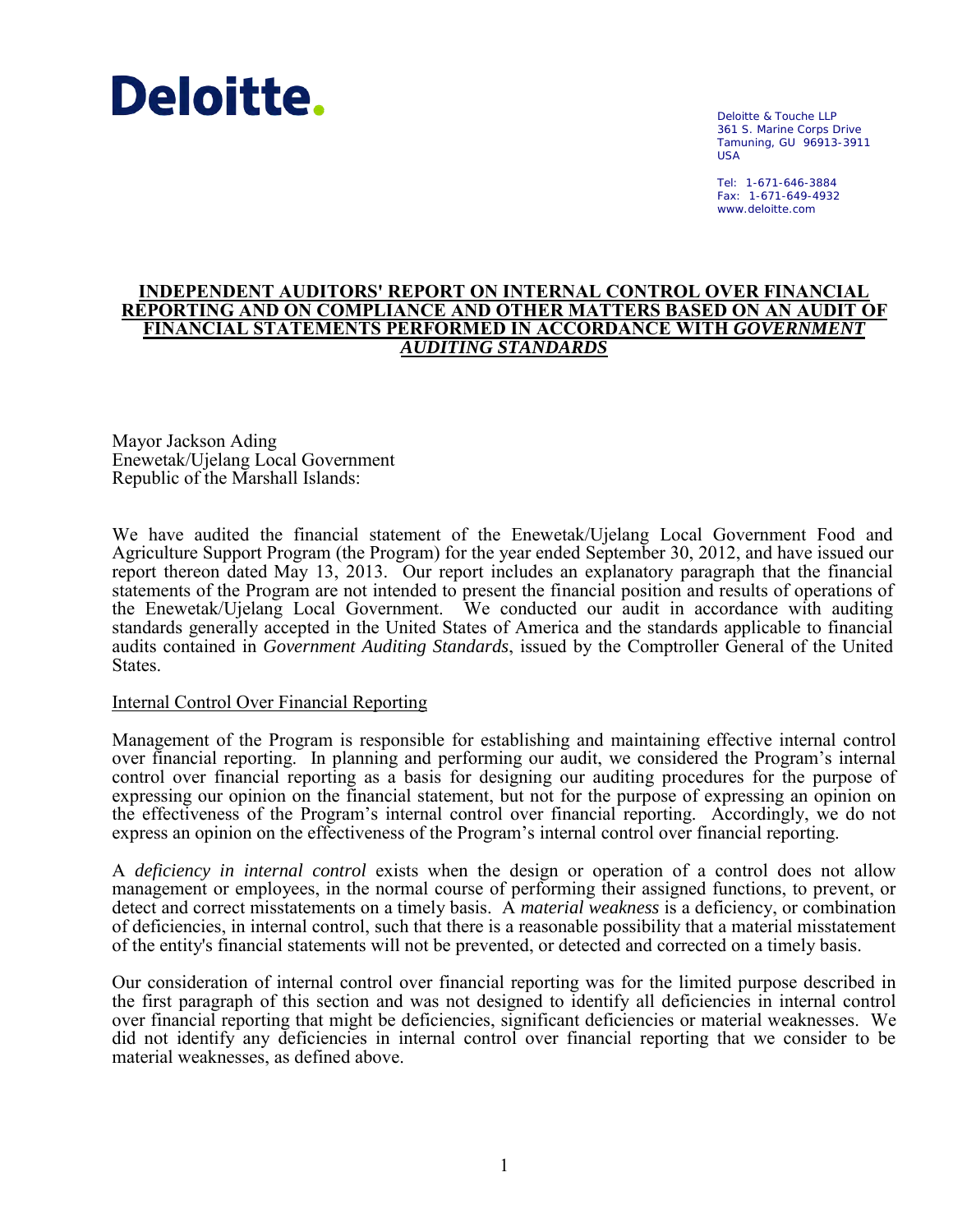#### Compliance and Other Matters

As part of obtaining reasonable assurance about whether the Program's financial statement is free of material misstatement, we performed tests of its compliance with certain provisions of laws, regulations, contracts, and grant agreements, noncompliance with which could have a direct and material effect on the determination of financial statement amounts. However, providing an opinion on compliance with those provisions was not an objective of our audit and, accordingly, we do not express such an opinion. The results of our tests disclosed no instances of noncompliance or other matters that are required to be reported under *Government Auditing Standards*.

This report is intended solely for the information and use of the management of the Program, federal awarding agencies, pass-through entities and the cognizant and other federal agencies and is not intended to be and should not be used by anyone other than these specified parties.

Jeloitte Harlett

May 13, 2013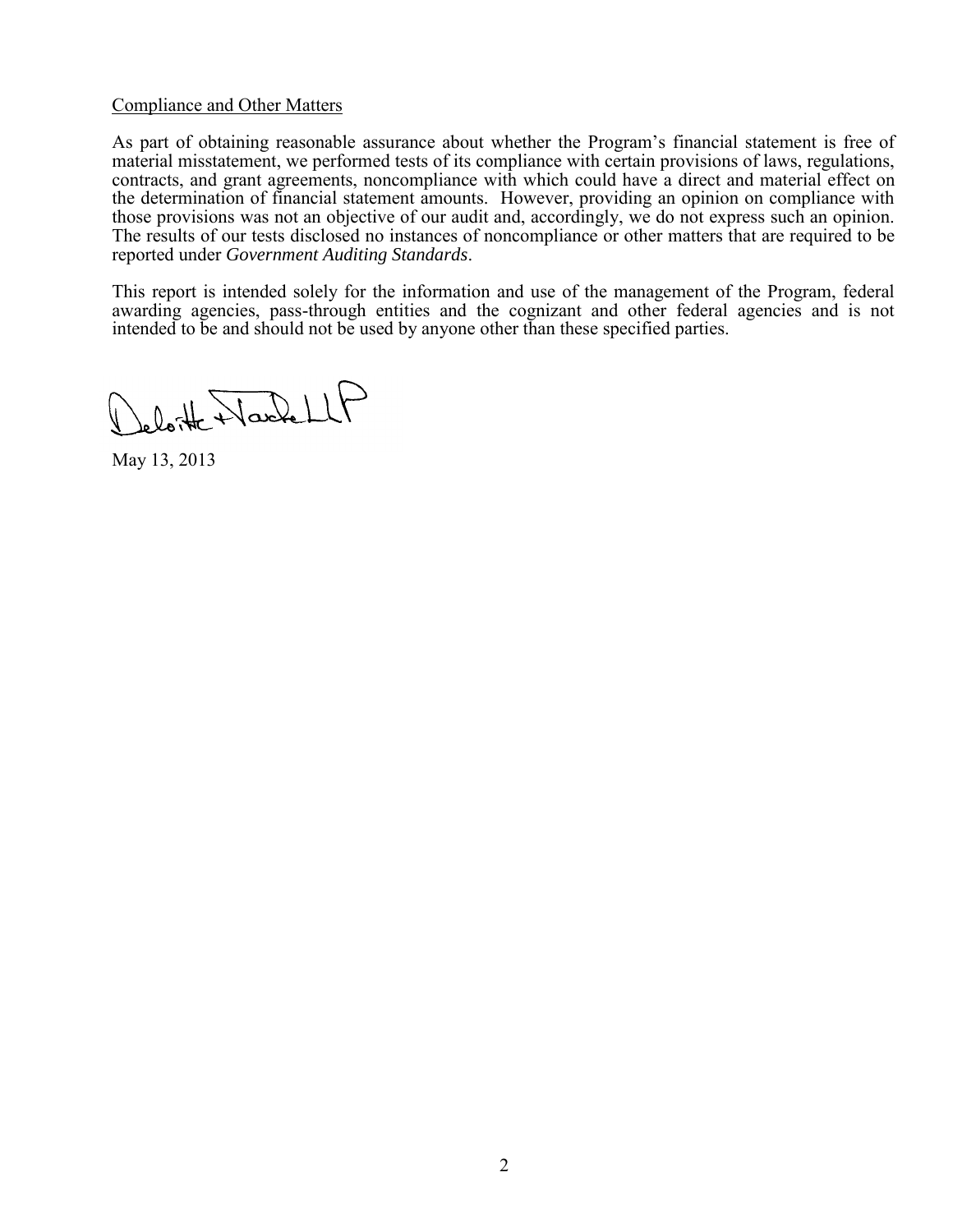# **Deloitte.**

Deloitte & Touche LLP 361 S. Marine Corps Drive Tamuning, GU 96913-3911 USA

Tel: 1-671-646-3884 Fax: 1-671-649-4932 www.deloitte.com

#### **INDEPENDENT AUDITORS' REPORT ON COMPLIANCE WITH REQUIREMENTS THAT COULD HAVE A DIRECT AND MATERIAL EFFECT ON EACH MAJOR PROGRAM AND ON INTERNAL CONTROL OVER COMPLIANCE IN ACCORDANCE WITH OMB CIRCULAR A-133 AND ON THE SCHEDULE OF EXPENDITURES OF FEDERAL AWARDS**

Mayor Jackson Ading Enewetak/Ujelang Local Government Republic of the Marshall Islands:

### Compliance

We have audited the Enewetak/Ujelang Local Government Food and Agriculture Support Program's (the Program) compliance with the types of compliance requirements described in the *OMB Circular A-133 Compliance Supplement* that could have a direct and material effect on the Program's one major federal program for the year ended September 30, 2012. The Program's major federal program is identified in the summary of auditor's results section of the accompanying Schedule of Findings and Questioned Costs (page 7). Compliance with the requirements of laws, regulations, contracts, and grants applicable to its one major federal program is the responsibility of the Program's management. Our responsibility is to express an opinion on the Program's compliance based on our audit.

We conducted our audit of compliance in accordance with auditing standards generally accepted in the United States of America; the standards applicable to financial audits contained in *Government Auditing Standards*, issued by the Comptroller General of the United States; and OMB Circular A-133, *Audits of States, Local Governments, and Non-Profit Organizations*. Those standards and OMB Circular A-133 require that we plan and perform the audit to obtain reasonable assurance about whether noncompliance with the types of compliance requirements referred to above that could have a direct and material effect on a major federal program occurred. An audit includes examining, on a test basis, evidence about the Program's compliance with those requirements and performing such other procedures as we considered necessary in the circumstances. We believe that our audit provides a reasonable basis for our opinion. Our audit does not provide a legal determination of the Program's compliance with those requirements.

In our opinion, the Program complied, in all material respects, with the compliance requirements referred to above that could have a direct and material effect on its one major federal program for the year ended September 30, 2012.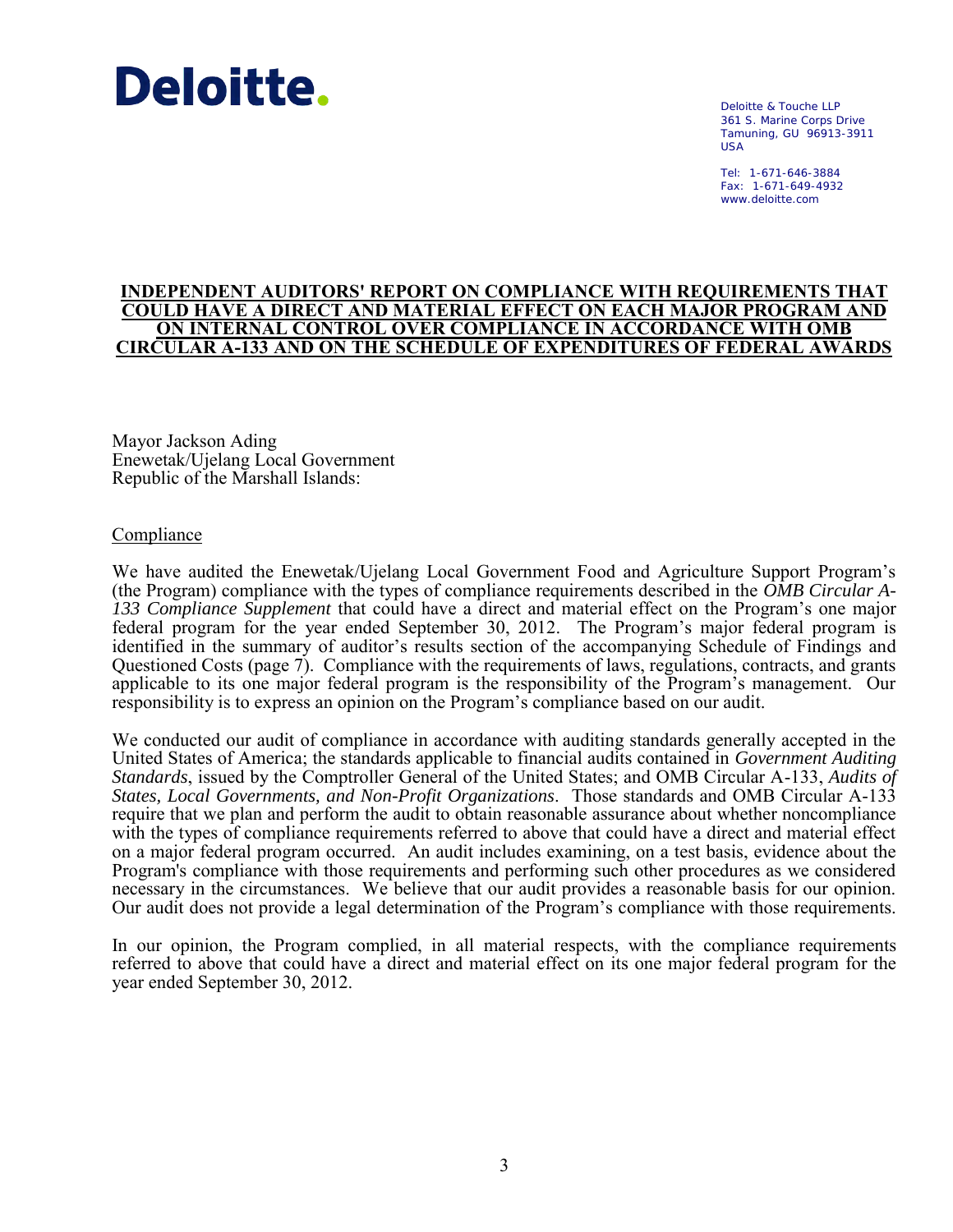#### Internal Control Over Compliance

Management of the Program is responsible for establishing and maintaining effective internal control over compliance with the requirements of laws, regulations, contracts, and grants applicable to federal programs. In planning and performing our audit, we considered the Program's internal control over compliance with the requirements that could have a direct and material effect on a major federal program to determine the auditing procedures for the purpose of expressing our opinion on compliance and to test and report on internal control over compliance in accordance with OMB Circular A-133, but not for the purpose of expressing an opinion on the effectiveness of internal control over compliance. Accordingly, we do not express an opinion on the effectiveness of the Program's internal control over compliance.

A *deficiency in internal control over compliance* exists when the design or operation of a control does not allow management or employees, in the normal course of performing their assigned functions, to prevent, or detect and correct, noncompliance with a type of compliance requirement of a federal program on a timely basis. A *material weakness in internal control over compliance* is a deficiency, or combination of deficiencies, in internal control over compliance, such that there is reasonable possibility that material noncompliance with a type of compliance requirement of a federal program will not be prevented, or detected and corrected, on a timely basis.

Our consideration of internal control over compliance was for the limited purpose described in the first paragraph of this section and was not designed to identify all deficiencies in internal control over compliance that might be deficiencies, significant deficiencies or material weaknesses. We did not identify any deficiencies in internal control over compliance that we consider to be material weaknesses, as defined above.

#### Schedule of Expenditures of Federal Awards

We have audited the financial statement of the Program for the year ended September 30, 2012, and have issued our report thereon dated May 13, 2013, which contained an unqualified opinion on that financial statement. Our audit was performed for the purpose of forming an opinion on the financial statement taken as a whole. The accompanying Schedule of Expenditures of Federal Awards (page 5) is presented for purposes of additional analysis as required by OMB Circular A-133 and is not a required part of the financial statement. Such information is the responsibility of management and was derived from and relates directly to the underlying accounting and other records used to prepare the financial statement. The information has been subjected to the auditing procedures applied in the audit of the financial statement and certain additional procedures, including comparing and reconciling such information directly to the underlying accounting and other records used to prepare the financial statement or to the financial statement itself, and other additional procedures in accordance with auditing standards generally accepted in the United States of America. In our opinion, the schedule of expenditure of federal awards is fairly stated in all material respects in relation to the financial statement as a whole.

This report is intended solely for the information and use of the management of the Program, federal awarding agencies, pass-through entities and the cognizant and other federal agencies and is not intended to be and should not be used by anyone other than these specified parties.

Jeloitte WardellP

May 13, 2013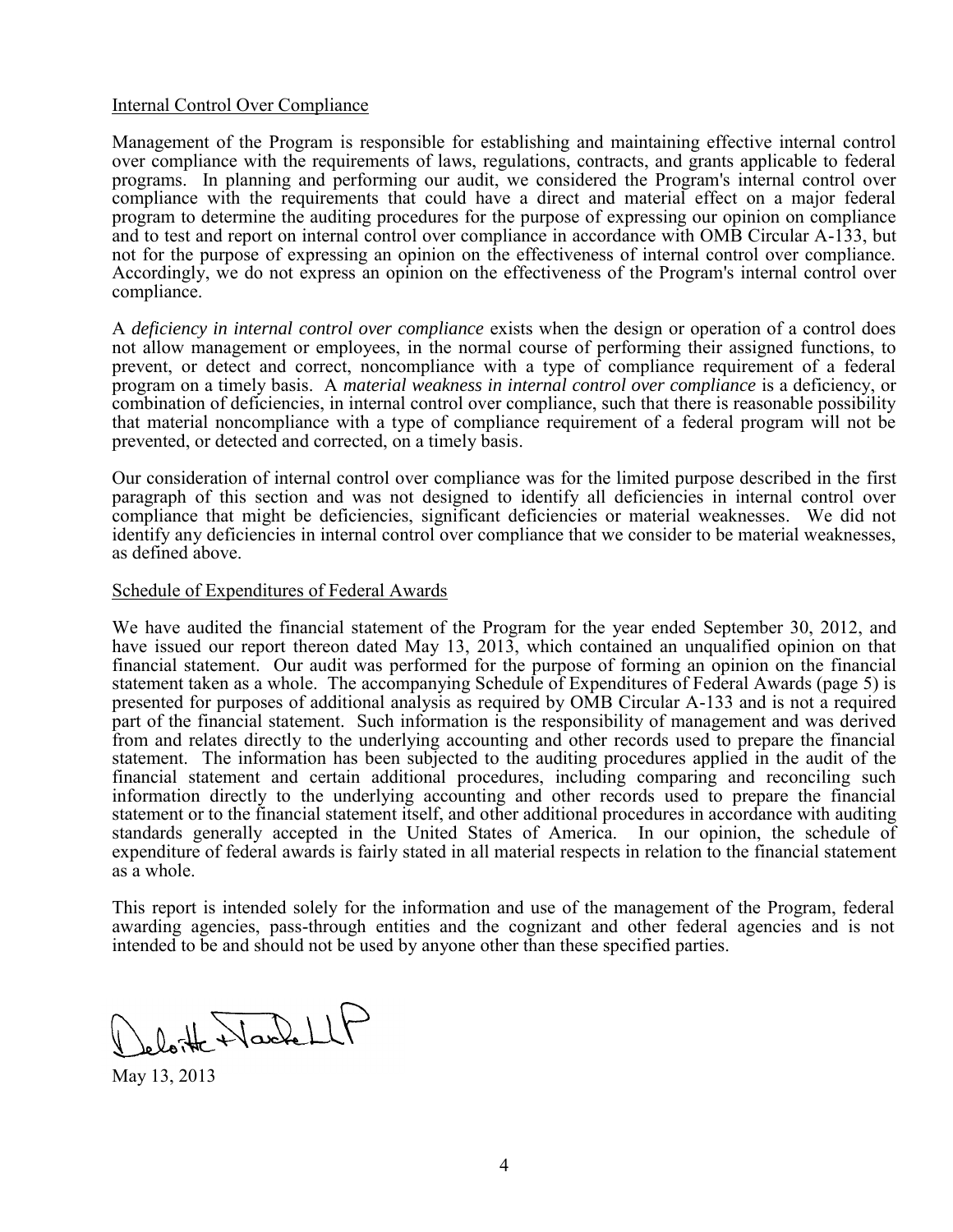Schedule of Expenditures of Federal Awards Year Ended September 30, 2012

|                                                                                   | Beginning<br><b>Fund Balance</b> | 2012<br>Funds<br>Received | 2012<br>Funds<br>Expended | Ending<br><b>Fund Balance</b> |
|-----------------------------------------------------------------------------------|----------------------------------|---------------------------|---------------------------|-------------------------------|
| U.S. Department of the Interior<br>CFDA #15.875                                   |                                  |                           |                           |                               |
| Funds received in a direct<br>capacity:                                           |                                  |                           |                           |                               |
| Operation of the Enewetak<br>Agriculture<br>Food<br>and<br><b>Support Program</b> | \$                               | \$1,973,460               | \$1.973.460               |                               |

See accompanying notes to schedule of expenditures of federal awards.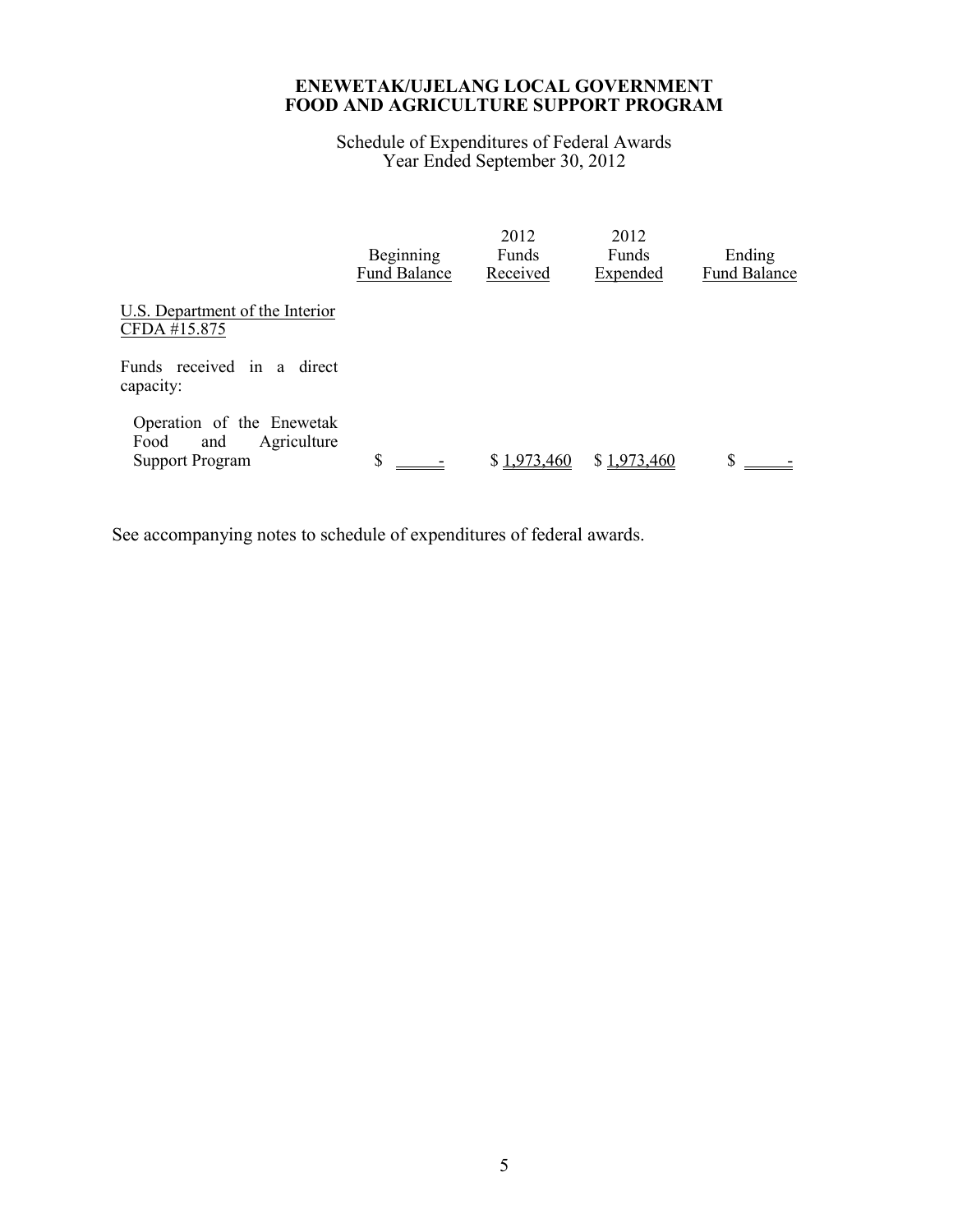Notes to Schedule of Expenditures of Federal Awards Year Ended September 30, 2012

### (1) Organization

 The Program is the recipient of non-Compact of Free Association related funds received from the U.S. Department of the Interior. These funds must be expended in accordance with grant awards and are subject to general U.S. federal requirements, including OMB's Circular A-87 and Circular A-102.

## (2) Summary of Significant Accounting Policies

#### a. Basis of Accounting

The accompanying Schedule of Expenditures of Federal Awards includes the federal grant activity of the Program and is presented on the modified accrual basis of accounting. The information in this schedule is presented in accordance with the requirements of OMB Circular A-133, *Audits of States, Local Governments and Non-Profit Organizations*.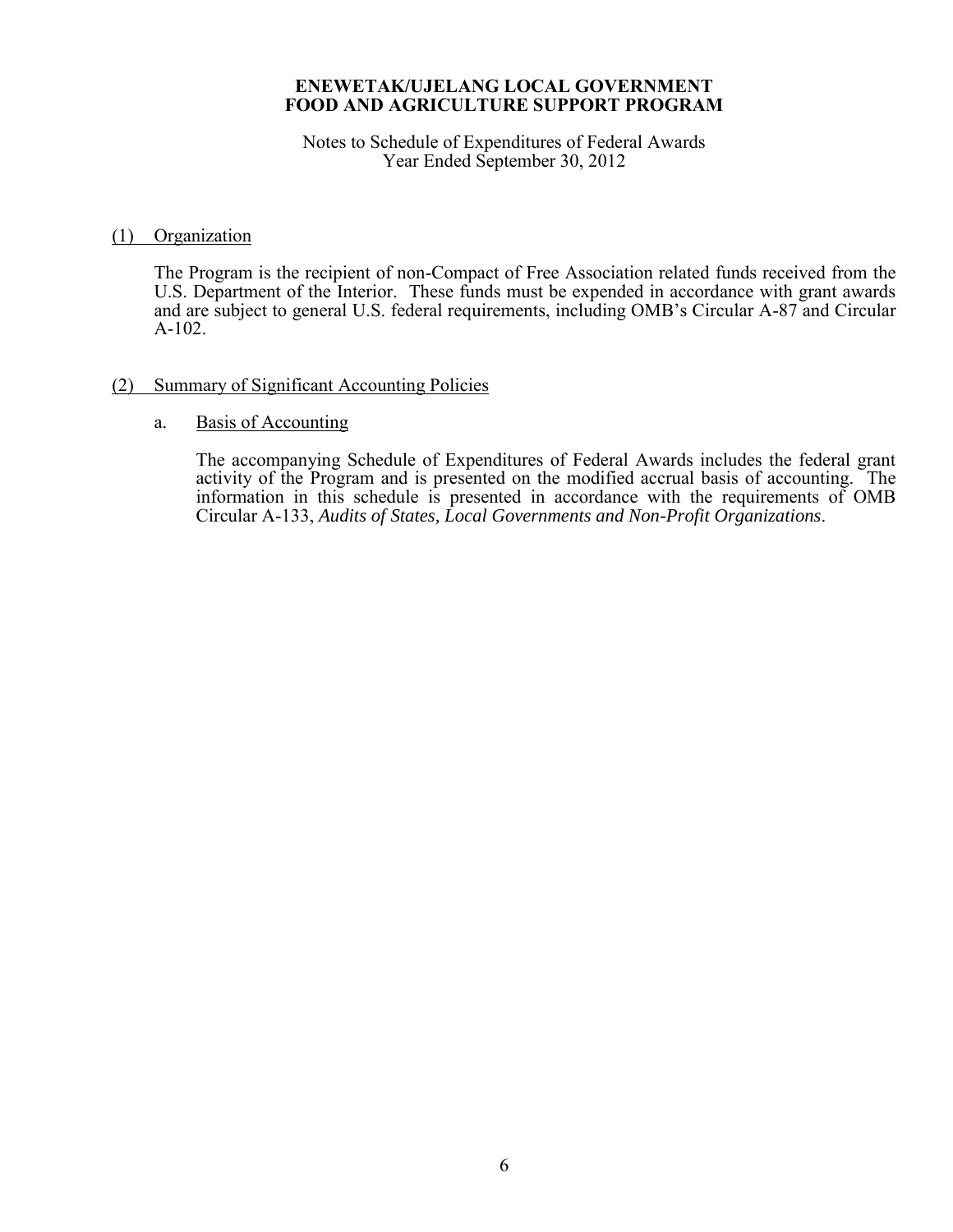Schedule of Findings and Questioned Costs Year Ended September 30, 2012

# **A. SUMMARY OF AUDITORS' RESULTS**

# **Section I - Summary of Auditor's Results**

## *Financial Statements*

|                                                  | 1. Type of auditors' report issued:                                                                                       | Unqualified    |  |  |  |
|--------------------------------------------------|---------------------------------------------------------------------------------------------------------------------------|----------------|--|--|--|
|                                                  | Internal control over financial reporting:                                                                                |                |  |  |  |
| 2.                                               | Material weakness(es) identified?                                                                                         | N <sub>o</sub> |  |  |  |
| 3.                                               | Significant deficiency(ies) identified?                                                                                   | None reported  |  |  |  |
| 4.                                               | Noncompliance material to financial statements noted?                                                                     | N <sub>0</sub> |  |  |  |
| <b>Federal Awards</b>                            |                                                                                                                           |                |  |  |  |
|                                                  | Internal control over major programs:                                                                                     |                |  |  |  |
| 5.                                               | Material weakness(es) identified?                                                                                         | No             |  |  |  |
| 6.                                               | Significant deficiency(ies) identified?                                                                                   | None reported  |  |  |  |
| 7.                                               | Type of auditors' report issued on compliance<br>for major programs:                                                      | Unqualified    |  |  |  |
| 8.                                               | Any audit findings disclosed that are required to be reported in<br>accordance with Section 510(a) of OMB Circular A-133? | N <sub>o</sub> |  |  |  |
| 9.                                               | Identification of major programs:                                                                                         |                |  |  |  |
|                                                  | Name of Federal Program<br>CFDA#                                                                                          |                |  |  |  |
|                                                  | 15.875<br>Enewetak Food and Agriculture Support Program                                                                   |                |  |  |  |
| 10.                                              | Dollar threshold used to distinguish between Type A and Type B<br>programs:                                               | \$300,000      |  |  |  |
| 11.                                              | Auditee qualified as a low-risk auditee?                                                                                  | N <sub>o</sub> |  |  |  |
| <b>Section II - Financial Statement Findings</b> |                                                                                                                           |                |  |  |  |

No matters are reportable

# **Section III - Federal Award Findings and Questioned Costs**

No matters are reportable